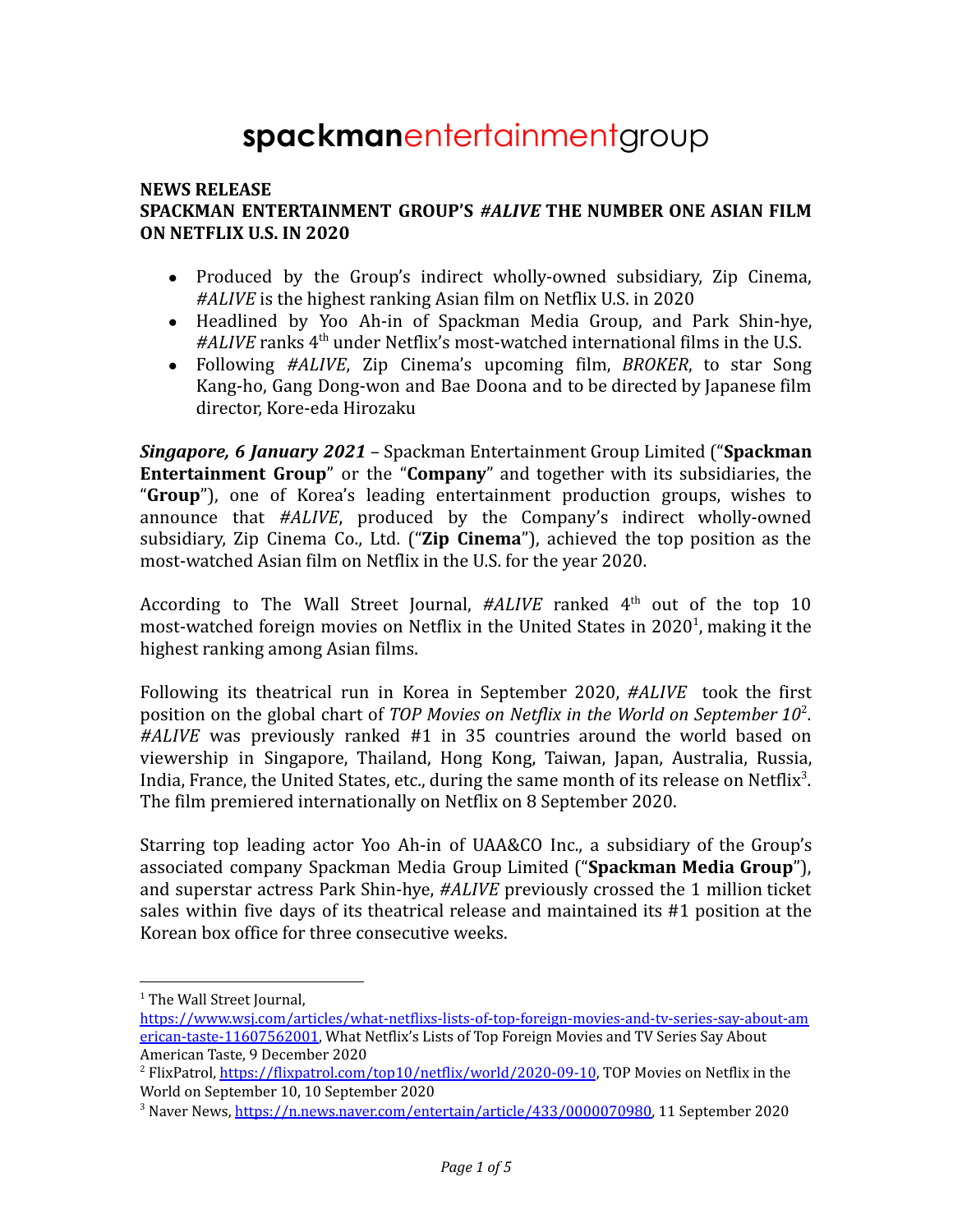In Korea, *#ALIVE* achieved the top ranking in VOD sales since the first day of its post-theatrical release on 28 July 2020 in Korea<sup>4</sup>, taking the #1 position at top IPTV channels including KT's Olleh TV and Digital Cable TV Home Choice, as of 4 August 2020.

*#ALIVE* is based on an original scenario by Hollywood writer Matt Taylor, who produced the American documentary series, *SMALL BUSINESS REVOLUTION: MAIN STREET*.

The film relates the story of isolated survivors of a city under lockdown that gets out of control as a consequence of a sudden spread of an unknown infection. UAA's Yoo Ah-in of *DEFAULT* (2018), *BURNING* (2018) & *VETERAN* (2015) shall play the role of Joon Woon, a gamer who survived by himself and becomes disconnected from the rest of the world. Park Shin-hye of *MEMORIES OF THE ALHAMBRA* (2018), *THE DOCTORS* (2016) & *THE HEIRS* (2013) takes on the role of Yoo Bin, another survivor who relies on her own survival skills throughout the extremely challenging situation in the city.

The film is distributed by Lotte Entertainment and directed by Jo II Hyung.

For more information on *#ALIVE* and its official trailer, visit the Group's website at [https://spackmanentertainmentgroup.com.](https://spackmanentertainmentgroup.com) *#ALIVE* is currently being screened on Netflix at [https://www.netflix.com/title/81240831.](https://www.netflix.com/title/81240831)

Following *#ALIVE*, Zip Cinema's next major, with the working title, *BROKER*, to be headlined by leading Korean actors Song Kang-ho, Gang Dong-won and Bae Doona and directed by celebrated Japanese film director, Kore-eda Hirozaku, is scheduled to commence filming this year.

With *BROKER*, Zip Cinema is aiming to produce its fourth consecutive commercially successful film, after the release of *#ALIVE* (2020), *CRAZY ROMANCE* (2019) and *DEFAULT* (2018).

#### - End -

## **About Spackman Entertainment Group Limited**

Spackman Entertainment Group Limited ("**SEGL**" or the "**Company**"), and together with its subsidiaries, (the "**Group**"), founded in 2011 by Charles Spackman, is one of Korea's leading entertainment production groups. SEGL is primarily engaged in the independent development, production, presentation, and financing of theatrical motion pictures in Korea. According to Variety, Korea was the world's fourth largest box office market in 2019, behind only North America, China and Japan.

<sup>&</sup>lt;sup>4</sup> Naver News, [https://n.news.naver.com/entertain/article/609/0000309333,](https://n.news.naver.com/entertain/article/609/0000309333) 4 August 2020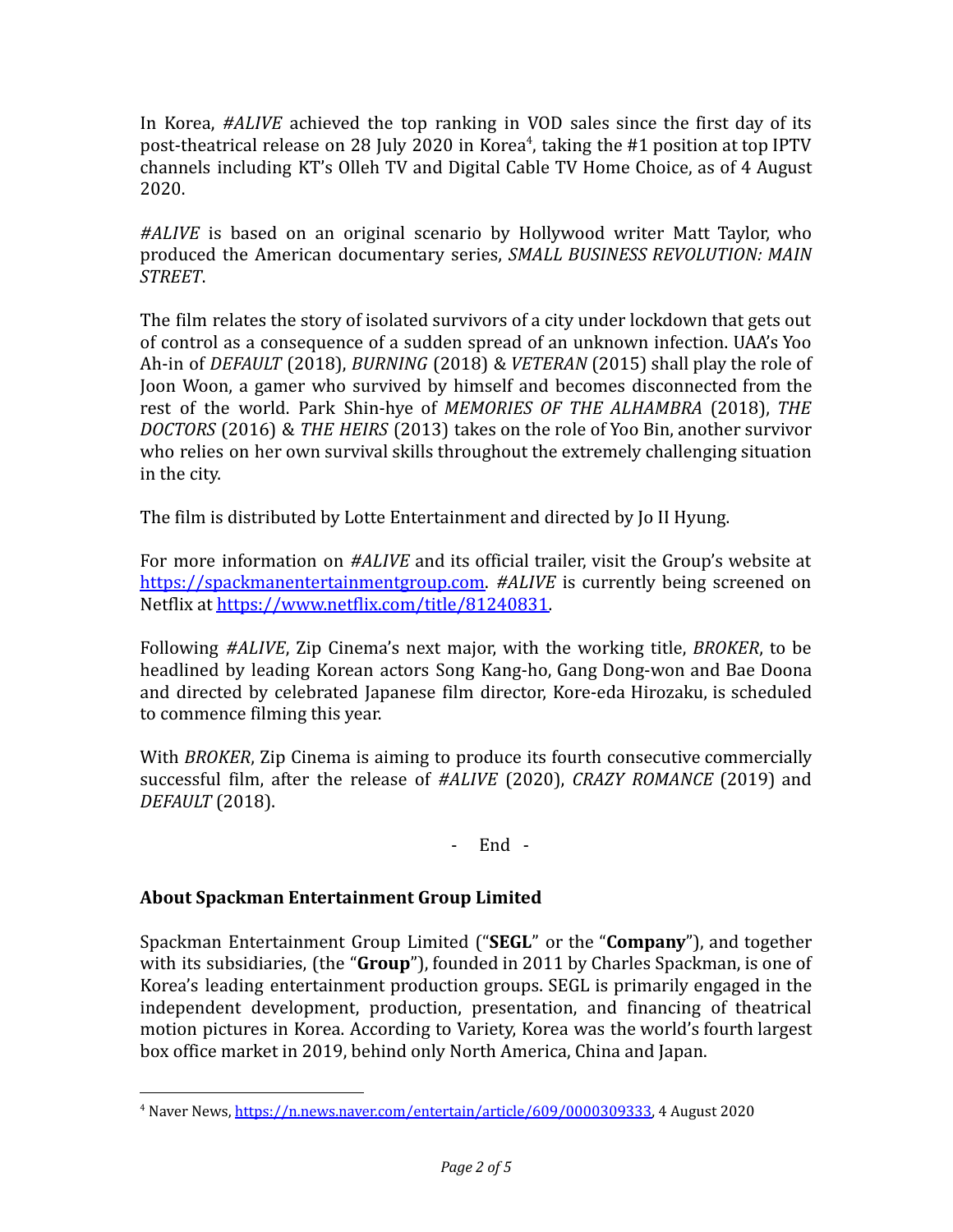The Group also invests into and produces Korean television dramas. In addition to our content business, we also own equity stakes in entertainment-related companies and film funds that can financially and strategically complement our existing core operations. SEGL is listed on the Catalist of the Singapore Exchange Securities Trading Limited under the ticker 40E.

### *Production Labels*

SEGL's wholly-owned Zip Cinema Co., Ltd. ("**Zip Cinema**") is one of the most recognised film production labels in Korea and has originated and produced some of Korea's most commercially successful theatrical films, consecutively producing 10 profitable movies since 2009 representing an industry leading track record. Recent theatrical releases of Zip Cinema's motion pictures include some of Korea's highest grossing and award-winning films such as *CRAZY ROMANCE* (2019), *DEFAULT* (2018), *MASTER* (2016), *THE PRIESTS* (2015), *COLD EYES* (2013), and *ALL ABOUT MY WIFE* (2012). For more information on Zip Cinema, do visit <http://zipcine.com>

SEGL also owns Novus Mediacorp Co., Ltd. ("**Novus Mediacorp**"), an investor, presenter, and/or post-theatrical distributor for a total of 79 films (58 Korean and 21 foreign) including *ROSE OF BETRAYAL*, *THE OUTLAWS* and *SECRETLY, GREATLY*, which was one of the biggest box office hits of 2013 starring Kim Soo-hyun of *MY LOVE FROM THE STARS*, as well as *FRIEND 2: THE GREAT LEGACY*. In 2012, Novus Mediacorp was also the post-theatrical rights distributor of *ALL ABOUT MY WIFE*, a top-grossing romantic comedy produced by Zip Cinema. In 2018, *THE OUTLAWS*, co-presented by Novus Mediacorp broke the all-time highest Video On Demand ("**VOD**") sales records in Korea. For more information on Novus Mediacorp, do visit <http://novusmediacorp.com>

The Company owns a 100% equity interest in Simplex Films Limited ("**Simplex Films**") which is an early stage film production firm. Simplex Films has the following films in the pipeline namely, *A BOLT FROM THE BLUE*, *IRREVOCABLE PROMISE* and *OUR SUPERSTAR K*.

The Company owns a 100% equity interest Take Pictures Pte. Ltd. ("**Take Pictures**") which has a line-up of several films including *STONE SKIPPING, GUARDIAN* (working title) and the co-production with Zip Cinema for *THE PRIESTS 2.*

The Company owns a 100% equity interest in Greenlight Content Limited which is mainly involved in the business of investing into dramas and movies, as well as providing consulting services for the production of Korean content.

The Company owns a 20% equity interest in The Makers Studio Co. Ltd., which plans to produce and release four upcoming films, the first of which will be *THE ISLAND OF THE GHOST'S WAIL*, a comedy horror film.

Our films are theatrically distributed and released in Korea and overseas markets, as well as for subsequent post-theatrical worldwide release in other forms of media, including online streaming, cable TV, broadcast TV, IPTV, video-on-demand, and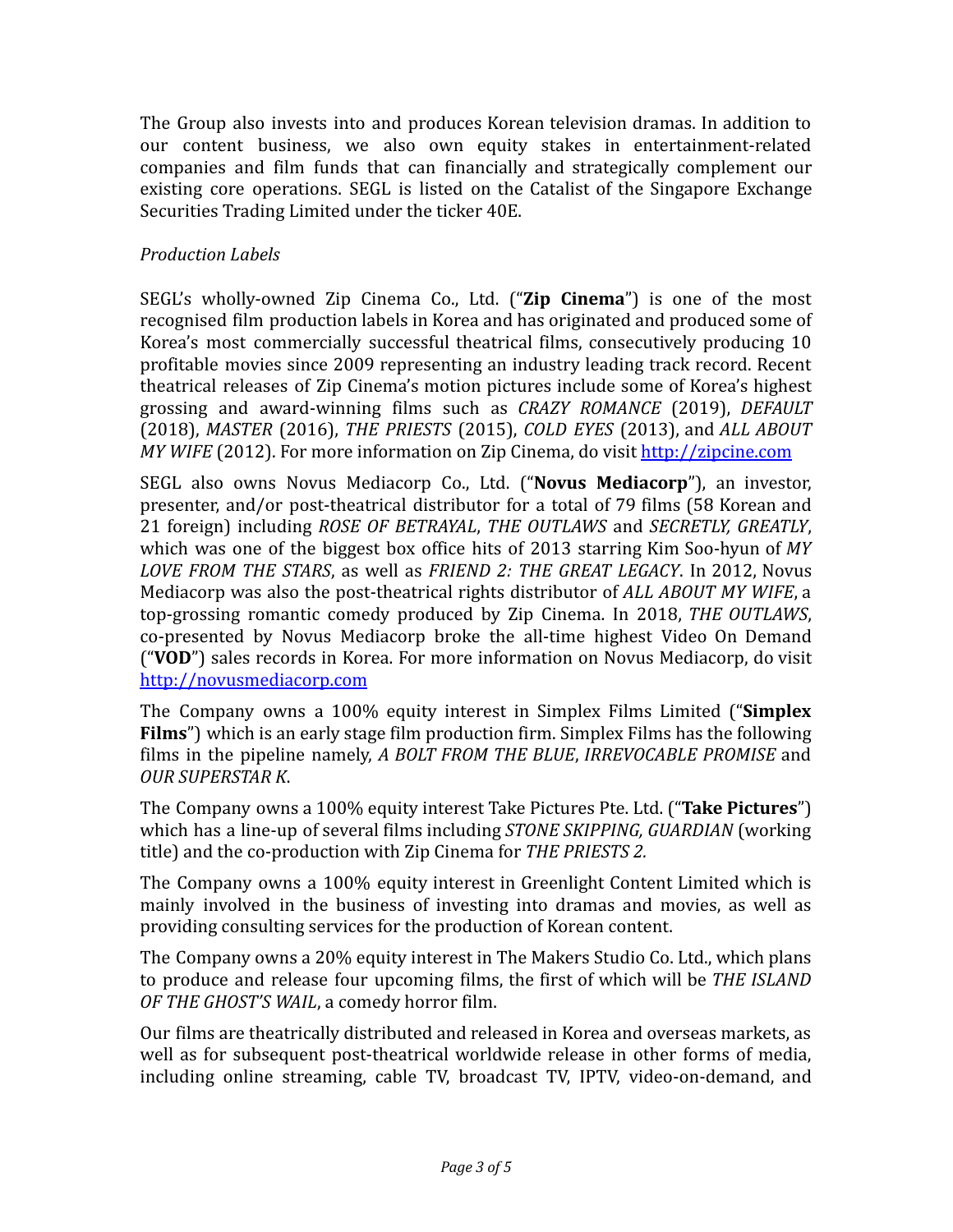home video/DVD, etc. We release all of our motion pictures into wide-theatrical exhibition initially in Korea, and then in overseas and ancillary markets.

### *Talent Representation*

The Company holds an effective shareholding interest of 43.88% in Spackman Media Group Limited ("**SMGL**"). SMGL, a company incorporated in Hong Kong, together with its subsidiaries, is collectively one of the largest entertainment talent agencies in Korea in terms of the number of artists under management, including some of the top names in the Korean entertainment industry. SMGL operates its talent management business through renowned agencies such as MSteam Entertainment Co., Ltd. (Son Ye-jin, Lee Min-jung, Ko Sung-hee), UAA&CO Inc. (Song Hye-kyo, Yoo Ah-in, Park Hyung-sik), Fiftyone K Inc. (So Ji Sub, Ok Taec-yeon), SBD Entertainment Inc. (Son Suk-ku), and Kook Entertainment Co., Ltd. (Kim Sang-kyung, Kim Ji-young). Through these full-service talent agencies in Korea, SMGL represents and guides the professional careers of a leading roster of award-winning actors/actresses in the practice areas of motion pictures, television, commercial endorsements, and branded entertainment. SMGL leverages its unparalleled portfolio of artists as a platform to develop, produce, finance and own the highest quality of entertainment content projects, including theatrical motion pictures, variety shows and TV dramas. This platform also creates and derives opportunities for SMGL to make strategic investments in development stage businesses that can collaborate with SMGL artists. SMGL is an associated company of the Company.

The Company owns a 100% equity interest in Constellation Agency Pte. Ltd. ("**Constellation Agency**"). Constellation Agency, which owns The P Factory Co., Ltd. ("**The P Factory**") and Platform Media Group Co., Ltd. ("**PMG**"), is primarily involved in the business of overseas agency for Korean artists venturing into the overseas market. The P Factory is an innovative marketing solutions provider specializing in event and branded content production. PMG is a talent management agency which represents and manages the careers of major artists in film, television, commercial endorsements and branded entertainment.

#### *Strategic Businesses*

The Company owns a 100% equity interest in Frame Pictures Co., Ltd. ("**Frame Pictures**"). Frame Pictures is a leader in the movie/drama equipment leasing business in Korea. Established in 2014, Frame Pictures has worked with over 25 top directors and provided the camera and lighting equipment for some of Korea's most notable drama and movie projects including *ITAEWON CLASS* (2020), *HOW TO BUY A FRIEND* (2020), *KIM JI-YOUNG, BORN 1982* (2019), *FOUR MEN* (2019) and *ASADAL CHRONICLES* (2019).

Previously, Frame Pictures was also involved *in GIRL COPS* (2018), *MALMOI* (2018), *SUITS* (2018), *MISTRES*S (2018), *LIFE* (2018), *LIVE* (2018), *MONEY FLOWER* (2017), *SWEET REVEN*GE (2017), *BAD GUYS 2* (2017), *THE LEGEND OF THE BLUE SEA* (2016) and *VETERAN* (2015).